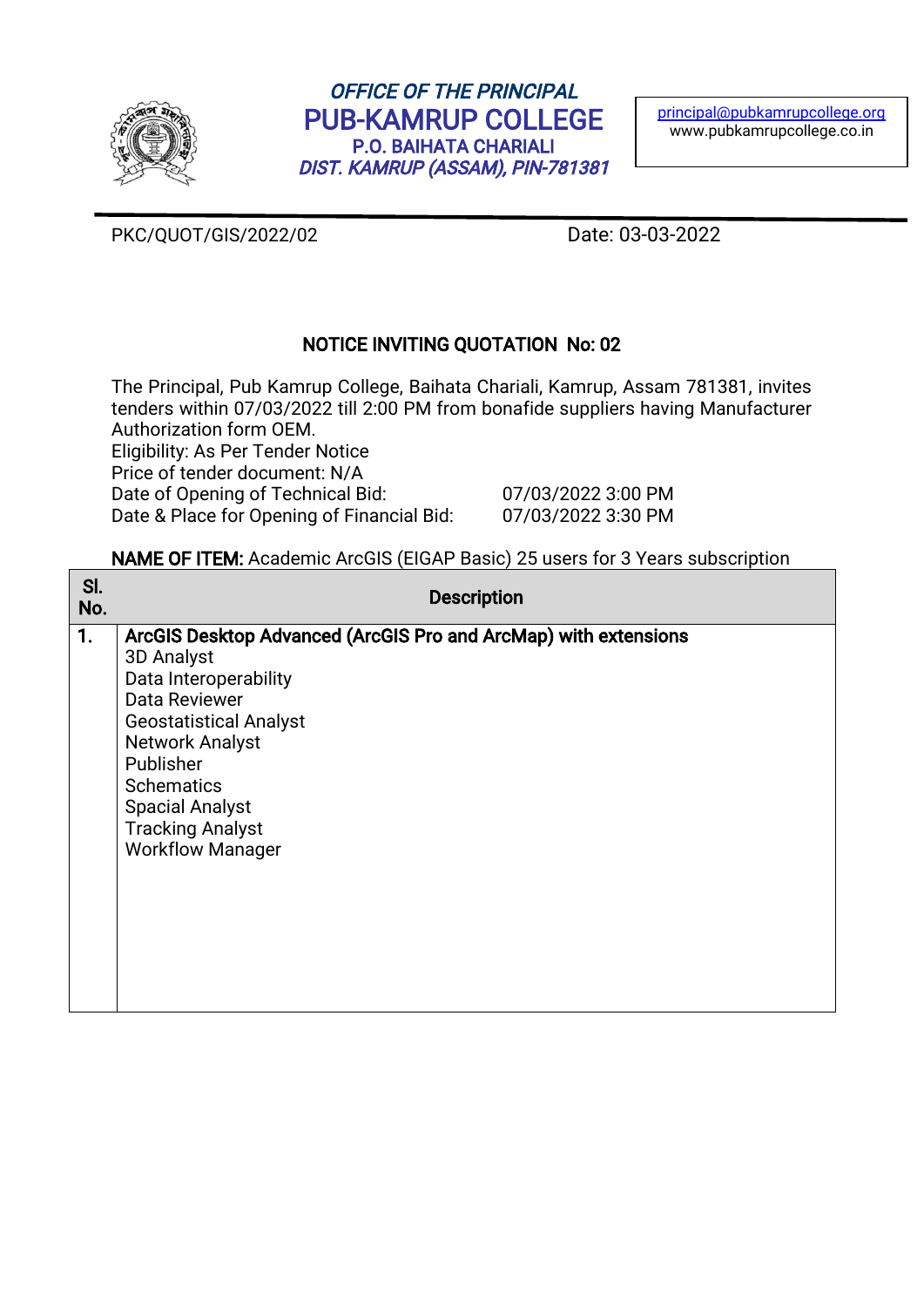| 2. | ArcGIS Enterprise (Server) Advanced and extensions<br>3D Analyst<br>Data Interoperability<br>Data Reviewer<br><b>Geostatistical Analyst</b><br><b>Network Analyst</b><br><b>Schematics</b><br><b>Spacial Analyst</b><br><b>Workflow Manager</b>                                                                                                                                                                            |
|----|----------------------------------------------------------------------------------------------------------------------------------------------------------------------------------------------------------------------------------------------------------------------------------------------------------------------------------------------------------------------------------------------------------------------------|
| 3. | <b>Esri CityEngine Advanced</b>                                                                                                                                                                                                                                                                                                                                                                                            |
| 4. | <b>ArcGIS Online Level 2 Named Uses</b><br>(1 Organization Account only)                                                                                                                                                                                                                                                                                                                                                   |
| 5. | <b>ArcGIS Online Service Credits</b>                                                                                                                                                                                                                                                                                                                                                                                       |
| 6. | <b>Apps</b><br><b>ArcGIS Earth</b><br><b>Explorer of ArcGIS</b><br><b>Web Mapping Apps</b><br><b>Collector for ArcGIS</b><br><b>Operations Dashboard for ArcGIS</b><br><b>Workforce for ArcGIS</b><br>ArcGIS Maps for Adobe Creative Cloud<br><b>ArcGIS Maps for Office</b><br><b>Esri Maps for SharePoint</b><br><b>Web AppBuilder for ArcGIS</b><br><b>Story Maps and Web Templates</b><br><b>AppStudio for ArcBasic</b> |
| 7. | <b>Premium Apps</b><br>Business Analyst web and mobile apps<br>Community<br><b>GeoPlanner for ArcGIS</b><br>Insights for ArcGis                                                                                                                                                                                                                                                                                            |